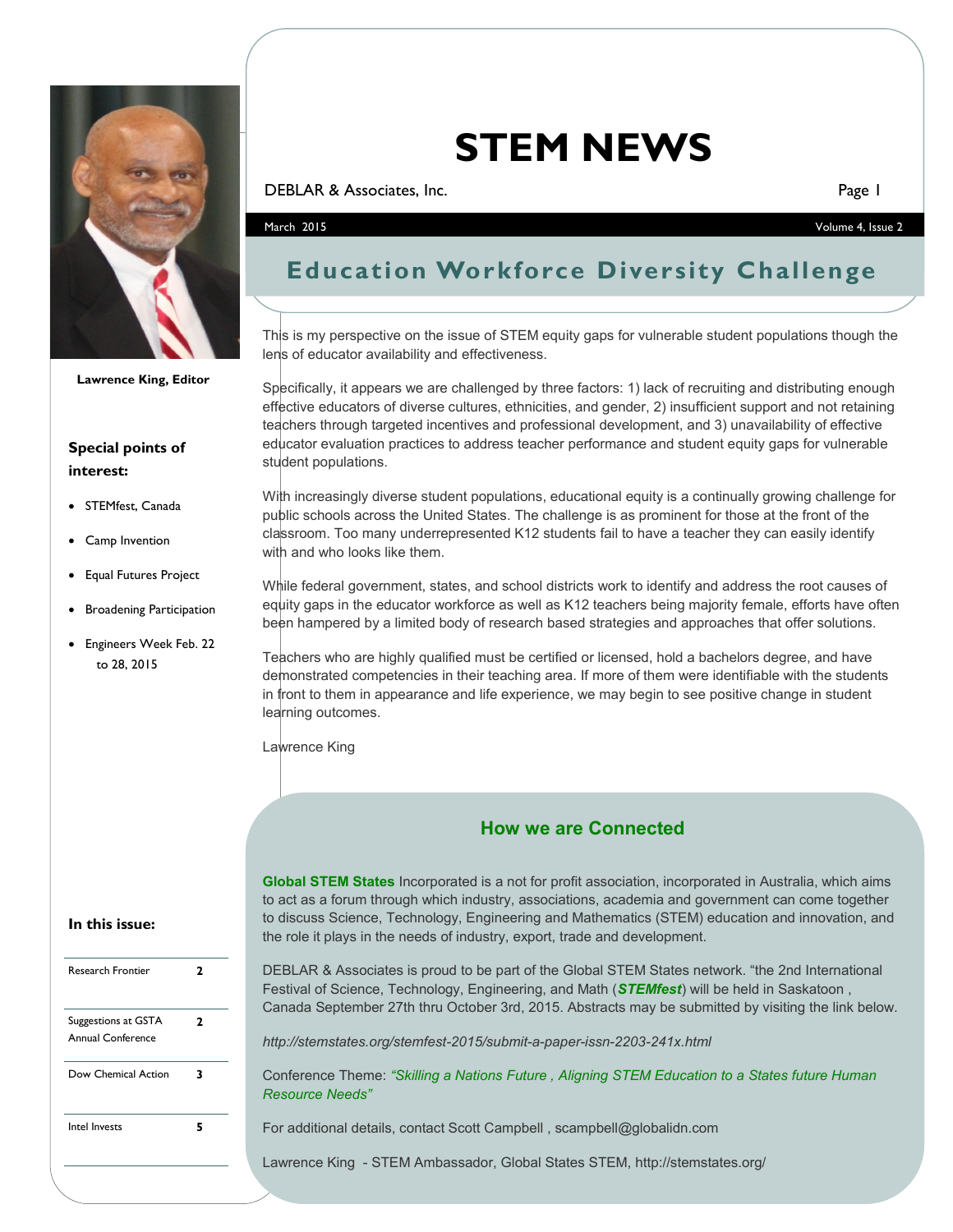#### **King's Presentation at Georgia Science Teachers Conference, February 6, 2015**

At the Annual Conference in Macon, King presented on the topic, *"Approaches to attract under-represented students into STEM".* The presentation was not about underachievement, instead King focused on a set of modest solutions to restore our leadership in science, technology, and the economic growth that can result. Educators from across Georgia participated in two days of presentations and meetings concerning achievements and challenges teachers experience in the classroom and addressing administrative issues.

Listening to teachers and administrators on the matter of rural education challenges and how they differ from urban school settings STEM instruction, King offered three suggestions for Georgia's ten poorest rural county school districts that one in four of all students attend.

- 1. Incentives for science and math teachers in these counties that are creative and effective in designing interventions in and out of the classroom that attract more students but particularly under-represented minorities and girls into STEM education and careers,
- 2. A bootstrap fund for under-resourced urban and rural school districts for facilities and infrastructure science and math teachers will require to fulfill their task of education, and
- 3. A fund to defray up to 50% of student loans for twenty (100) science or math teacher making a commitment

to teach in one of Georgia's schools outside metro Atlanta for not less than three years.

Created by the National Inventors Hall of Fame, **Camp Invention** is the only nationally recognized summer program focused on creativity, innovation, real-world problem solving and the spirit of invention. We partner with the United States Patent and Trademark Office and the Collegiate Inventors Competition, and everything we do is inspired by the world's smartest inventors.

At Camp Invention, our top priority is to provide quality programming in the fields of science, technology, engineering and mathematics. So our unrivaled program presents essential STEM concepts through the most creative hands-on activities. By combining learning and fun, we satisfy parents, educators and children, earning an approval rating of more than 90%.

Larry, It was lovely to see you at the GSTA conference last week. I am enjoying your newsletters because they assist me in my own professional development and knowledge-base regarding STEM. Thank you so much for your willingness to share!

#### **Kimberly V. Moore** *Regional Program Development Manager*

#### **STEM Education Research Frontier**

Innovation in science, technology, engineering and mathematics (STEM) play an essential role in creating new economies, increasing competition in the global market, and improving the quality of life. Given the importance of STEM in our lives, nation's economies and the environment we live in, there has been an increasing emphasis on teaching STEM under the umbrella of STEM in recent years. STEM stands for the blended and problem-based learning environment that integrates all four subjects in an interdisciplinary fashion.

While the idea of STEM is relatively new, STEM programs are flourishing in schools in every corner of the world. The rapid adoption of the STEM idea calls for new understandings about how to reframe the curriculum?, how do teachers develop knowledge/expertise to implement the interdisciplinary curriculum?, and how do students most effectively learn in a blended and interdisciplinary learning environment?. The adoption and implementation of STEM programs also bring new responsibilities for STEM education

research community.

We should develop new research approaches to understand student learning and teacher practice in these new contexts. We should also establish new interdisciplinary communities to discuss issues and opportunities associated with adoption and implementation of STEM education programs.

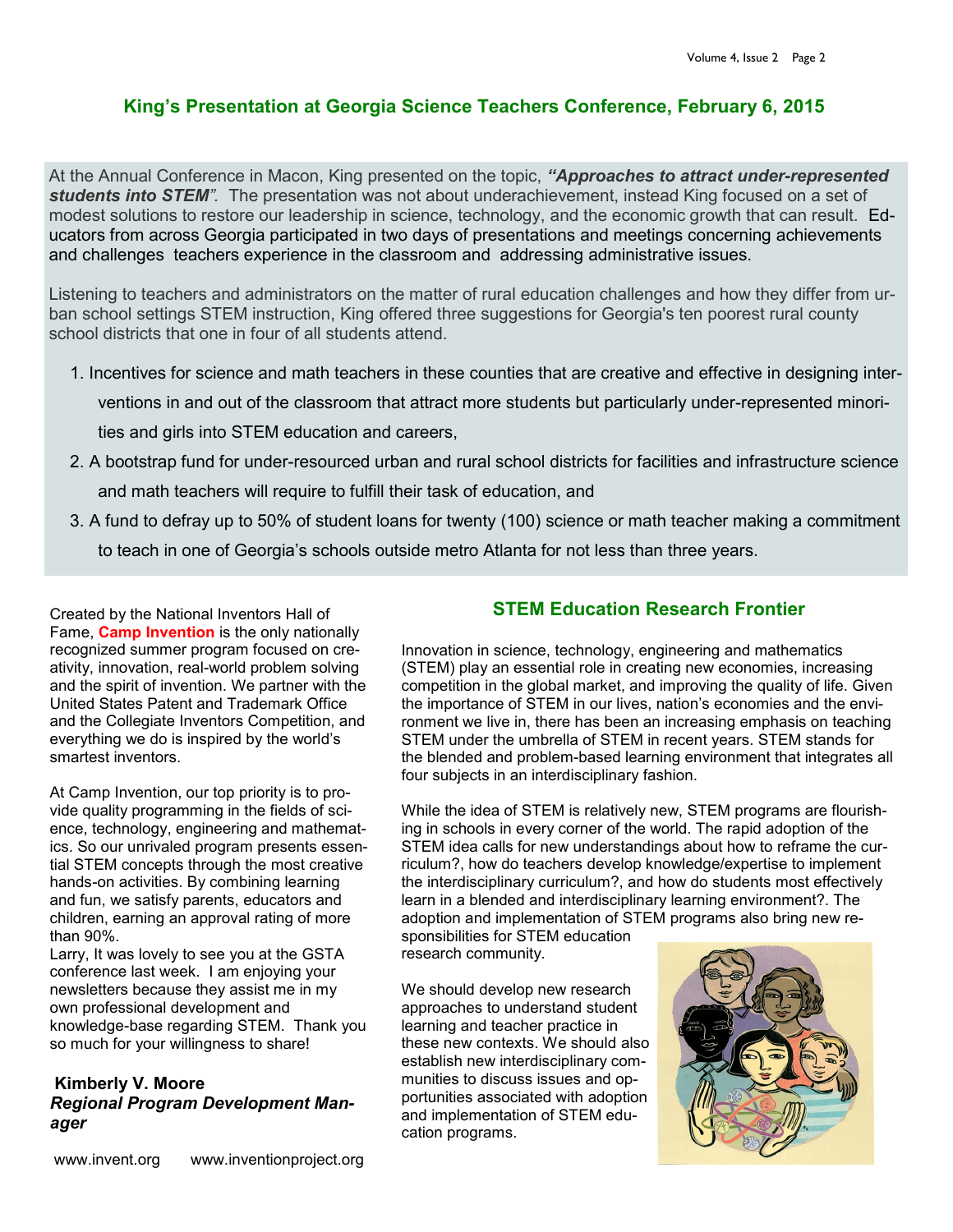#### **Understand why Diversity is critical in Tech**

"If you believe diversity to be a luxury, or something ancillary to your company/ organization's mission, you will miss the larger point.

Diversity is critical to ensure technological innovations that solve real problems. The sector has already lost enormous amounts of talent by ignoring entire sectors of the population as potential innovators. The demographic shift in this country will render many tech companies irrelevant as they are unable to meet the needs of users."

#### *Nicole Sanchez, CEO of Vaya Consulting*

The **Dow Chemical Company** (Dow) and the American Association of Chemistry Teachers (AACT) are partnering to invigorate chemistry education and support STEM (science, technology, engineering and math) education in the nation's schools.

Dow and AACT will work together to convene a series of teacher summits and create more than 750 lesson plans, multimedia resources, demonstrations and other high-quality chemistry teaching materials for use in K–12 classrooms. The work will be supported by a \$1 million contribution from Dow to AACT spread over a four year period.

AACT is the first national organization of its kind in the United States. Membership in the new organization is open to all who are interested in chemistry education. AACT has three goals: to serve as a trusted source of curricular and pedagogical resources for K–12 chemistry instruction, to provide opportunities for chemistry teachers to network with each other and the broader ACS community, and to disseminate effective teaching and learning practices at the K–12 level. For more information, visit [www.teachchemistry.org.](http://cts.businesswire.com/ct/CT?id=smartlink&url=http%3A%2F%2Fwww.teachchemistry.org&esheet=51022585&newsitemid=20150120005731&lan=en-US&anchor=www.teachchemistry.org&index=2&md5=4b173ad8beca0ba789023cc28987c0e3)

The American Chemical Society is a nonprofit organization chartered by the U.S. Congress. With more than 161,000 members, ACS is the world's largest scientific society and a global leader in providing access to chemistry-related research through its multiple databases, peer-reviewed journals and scientific conferences. Its main offices are in Washington, D.C., and Columbus, Ohio. For more information, visit [www.acs.org](http://cts.businesswire.com/ct/CT?id=smartlink&url=http%3A%2F%2Fwww.acs.org&esheet=51022585&newsitemid=20150120005731&lan=en-US&anchor=www.acs.org&index=3&md5=18428ae119e96cd7891b6f430f9e0f24)

#### **Broadening Participation in STEM**

#### **Equal Futures Partnership**

The Equal Futures Partnership aims to open more doors to high-quality education and high-paying career opportunities for women and girls in science, technology, engineering, and math (STEM) disciplines—fields in which they are currently underrepresented. To support this effort, Federal science and technology agencies, private corporations, and academic institutions are taking steps to collect better data on women and girls in STEM fields, expand STEM mentoring opportunities, encourage research-driven teaching practices, and increase access to online STEM-skill training.

The accomplishments of agencies in two initiative areas within Equal Future Partners by the Obama administration that directly relates to STEM are:

**Opening Doors to Quality Education and High-Paying Career Opportunities in Science, Technology, Engineering, and Math:** Federal agencies and private partners have made great progress on connecting young women to high-quality science, technology, engineering, and math (STEM)-related resources. In just seven months, over 20,000 students interacted with 500 women mentors via Harvey Mudd and Piazza's online platform *WitsOn*, while the National Science Foundation, Office of Personnel Management, and non-profit partners joined forces to train Federal scientists and engineers on serving as a resource for girls interested in STEM.

**Promoting Civic Education and Public Leadership for Girls:** The Obama Administration has advanced new efforts to promote girls' leadership and civic education, including sponsoring an "app challenge," hosting a conference on girls' leadership and civic education at the White House with the Department of Education and the Rutgers Center for American Women and Politics (CAWP), and advising on the development of a new initiative, Teach a Girl to Lead (TAG) – featuring online resources and a national speakers' bureau.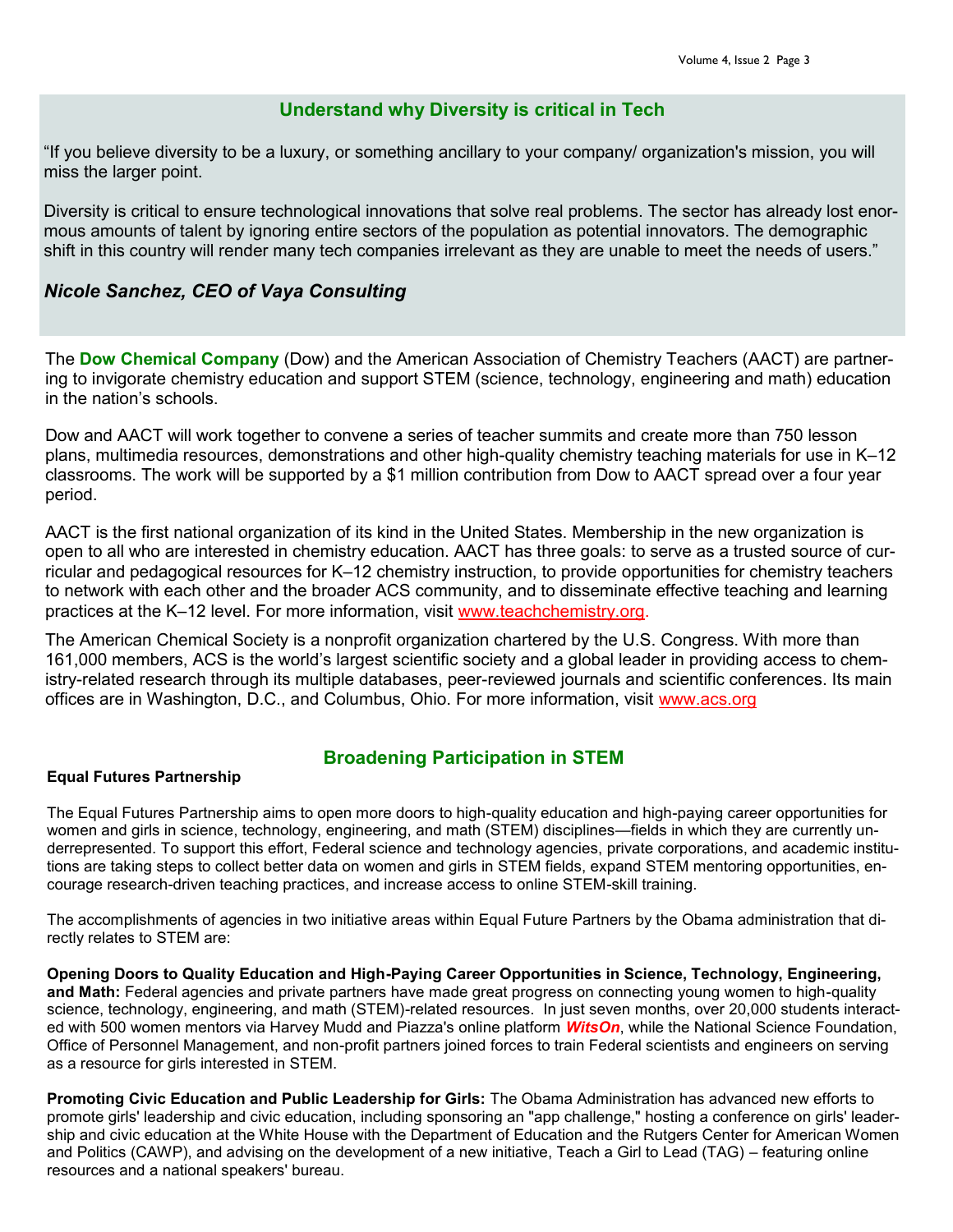### **Vital Signs for Engineers Week, February 22 – 28, 2015.**

 between 2014 and 2024, the number of STEM jobs will grow 17 percent, as compared to 12 percent for non-STEM jobs;

 engineering and advanced manufacturing workers are much more likely than non-STEM workers to be within 20 years of retiring;

 African Americans and Latinos are less likely to pursue careers in engineering, computer science, or advanced manufacturing than they were in 2001; and women remain as scarce as ever in engineering, computing, and advanced manufacturing.

The best way to solve STEM's diversity dilemma is through investments in high-quality STEM programs that are addressing the issues of access and opportunity for girls and young people of color. **DEBLAR & Associates**  has been committed to working in partnership with K12 schools, universities, and corporations to address this vital economic and national security concern.

Lawrence King led student groups at Floyd Middle School in Mableton Georgia through classes on general engineering and chemistry under the guidance of Connection Engineering and Technology teacher **Dr. Mary Mwangi**. King conducted student interaction tracks focusing on Chemistry and General Engineering along with exercises and videos.





In our work with universities focusing on increasing minority student engagement in scientific and technical research, we believe colleges and K12 schools should continue to employ more interdisciplinary models of education, including undergraduate research opportunities, which attract under-represented students to STEM instead of pushing them through weed-out introductory courses. We need sustained actions to broaden the pipeline of STEM talent by ensuring that every high school student is able to fully pursue his or her interests in STEM fields and having an early introduction to research opportunities.

To do so, we must raise standards for all students, improve teacher education, offer more hands-on learning opportunities, and better expose junior and senior HS students to basic and applied research as career alternatives.